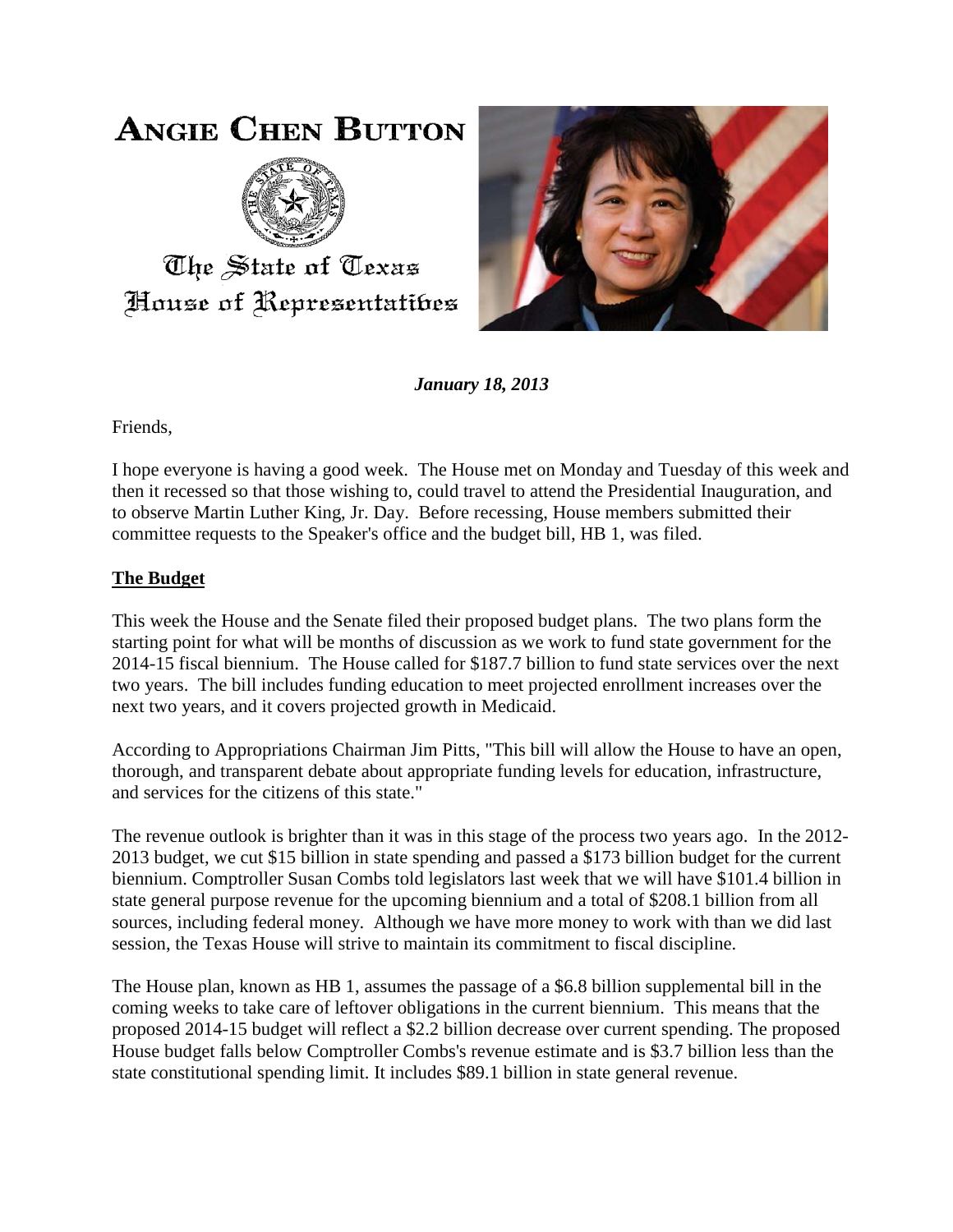Additionally, the House has discussed plans to cover the remaining costs from the 2012-13 biennium, such as the five unfunded months of Medicaid, a shortfall in the Foundation School Program, and reimbursements for wildfire expenses in a supplemental appropriations bill.

I will discuss the budget in more detail over the coming months as my colleagues and I move forward. I invite you to provide input throughout the process.

### **How the Budget Process Works**

I would like to take this opportunity to give a brief explanation of how the process in our state works so that you may more closely follow and provide input into the development of your state budget. I will do my best to be brief and if you have any follow-up questions, please do not hesitate to contact me.

Texas' two-year budget takes about four years to prepare, produce, and administer. Agencies develop their appropriations requests in the first year, the legislature approves the General Appropriations Act in the second year, and the budget is implemented over the next two years.

#### **Step 1.)**

The first step in preparing the budget is the development of a statewide vision. The Governor, in cooperation with the Legislative Budget Board (LBB), is responsible for preparing the vision statement that helps frame the development of strategic plans and sets forth a mission for state government, core principles to guide decision-making, and goals and benchmarks for various state agency services and programs.

### **Step 2.)**

The next step is the development of a strategic plan by each state agency. The strategic plan is a long-term plan that sets forth where an agency is and where the agency would like to go. The agency submits its plan to the Governor's Office and the LBB for approval. In the spring preceding the legislative session, the LBB sends out Legislative Appropriation Request (LAR) instructions. These instructions are used by agencies to develop their budget requests. Included in each agency's LAR are the performance measures on which the budgeting is based. During the summer months, hearings are held with each agency concerning the agency's strategic plan and LAR. During the course of these hearings, the items to be included in the agency's strategic plan and the performance measures to be contained in the LAR are determined. These LARs form the basis for the appropriations bill. During the fall prior to the legislative session, LBB staff prepares the general appropriations bill draft.

#### **Step 3.)**

The appropriations bill is filed in both houses of the legislature. This allows each house to work on the bill simultaneously. As a matter of balance, the final bill sent to the governor, is a senate bill one session and a house bill the next. The comptroller is required to provide the legislature a biennial revenue estimate (BRE) at the beginning of each regular session. Because the legislature is constitutionally prohibited from appropriating more revenue than will be collected, the BRE is used by the legislature to ensure that expenditures will not exceed the anticipated revenue. During the first part of the session, the Senate Committee on Finance and the House Committee on Appropriations independently hear testimony from state agencies on the budget. Each committee makes changes to the budget proposal. This process is referred to as "markup." After the bill passes out of committee, it will come to a vote in each chamber. The bill is then referred to a conference committee, composed of members of both the House and the Senate, to work out differences. After the conference committee has agreed on a version of the appropriations bill, the